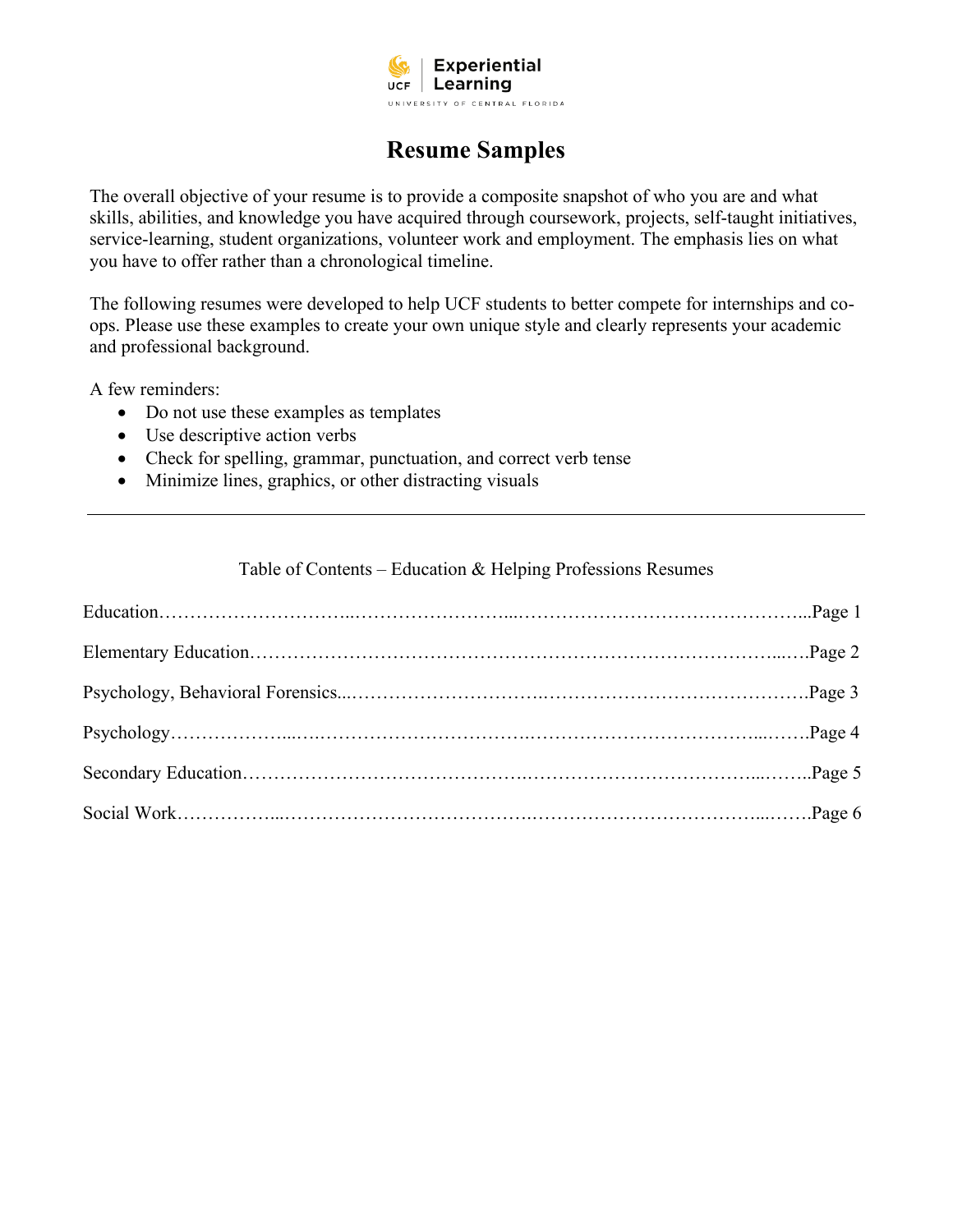# **Name Address** Phone Number Email

**EDUCATION** Bachelor of Arts in Elementary Education May 20XX **University of Central Florida**, Orlando, FL

# **CERTIFICATIONS**

Florida Professional Educator License CPR/First Aid

# **TEACHING EXPERIENCE**

**Student Teacher,** ABC Elementary School, 3<sup>rd</sup> Grade, Orlando, FL September 20XX-December 20XX

- Conducted spelling and reading lessons for 25 students
- Instructed students in social studies on geographic aspects of community by using Google Maps to show landmarks within the Orlando community and culminating in each student creating his or her own neighborhood map
- Created an interactive bulletin board for students' pictures about "What makes me smile!" to teach dental hygiene

# **Student Teacher,** New Elementary School, 1<sup>st</sup> Grade, Orlando, FL January 20XX-May 20XX

- Observed class and assisted teacher with classroom management of 20 students resulting in cooperating teacher recognizing my intuition and ability to quickly build rapport with students
- Answered questions during learning station sessions for problem solving and creative thinking
- Led one-on-one spelling games for children to prepare them for weekly spelling test

# **OTHER EXPERIENCE**

**Peer Career Advisor,** UCF Career Services, Orlando, FL August 20XX-May 20XX

- Assist students with résumé writing, interviewing, and other skills related to the job search process for both internship programs and career opportunities
- Conduct career workshops and presentations to classes and students organizations

**Camp Counselor,** Camp Echo, Orlando, FL(Summer) June 20XX-August 20XX

- Developed lesson plans encouraging hands-on creativity and social skills
- Co-supervised swimming pool during daily open swim hours

# **ACTIVITIES**

**Volunteer**, The Big Event, Orlando, FL April 20XX, April 20XX, April 20XX

• Contributed to a community-wide event where students and faculty of UCF cleaned, swept, and beautified the larger Orlando community

# **MEMBERSHIPS**

Member, UCF Student Education Association 20XX-20XX Student Member, National Education Association 20XX-20XX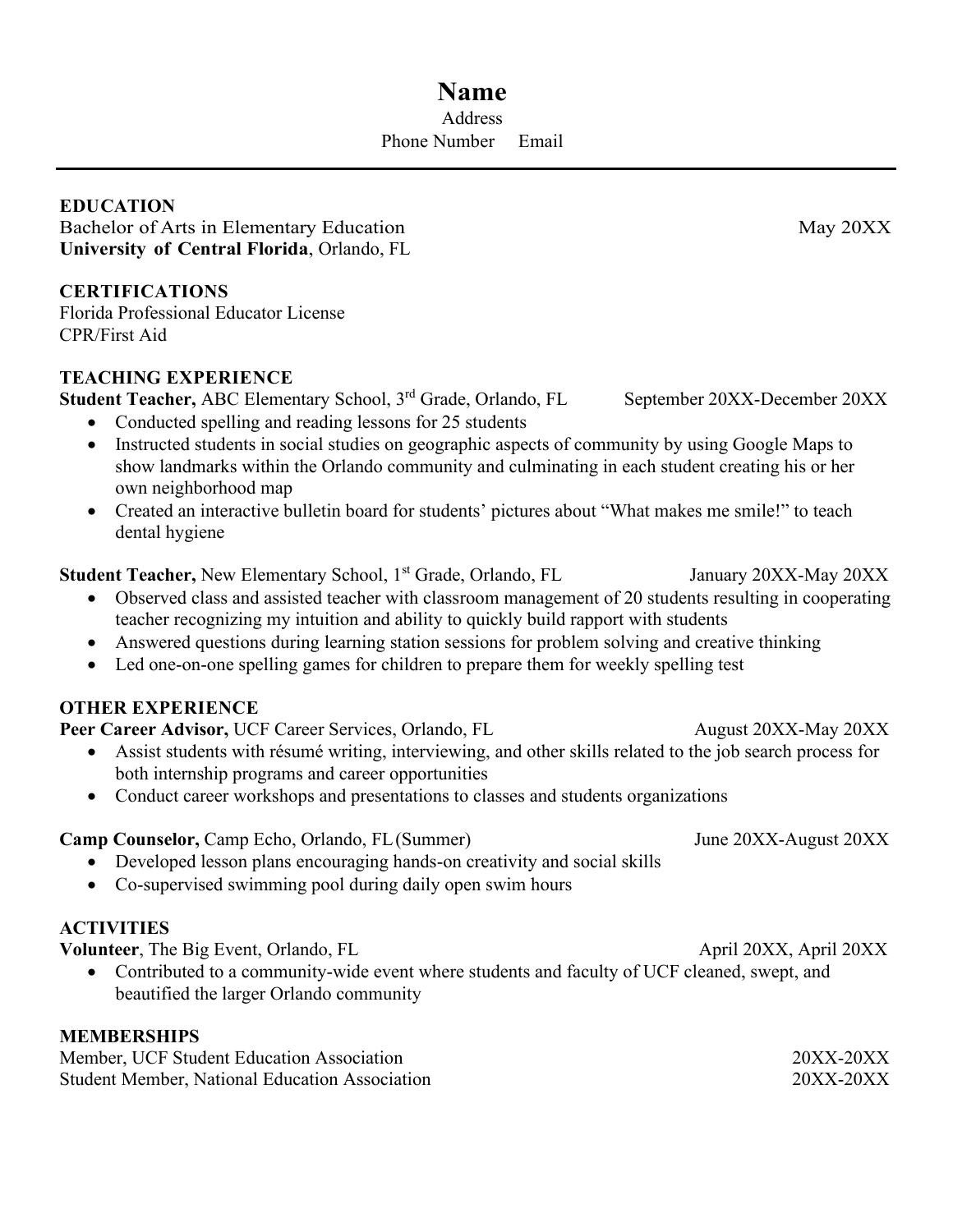| Name                        |                                                                                                                                                                                                                                                                                                                                                                                                                                                                                                                                                                                                                                                                                                                                                                                                                                                                                                                                                                                                                                                                                                                                                                                                                                                                                                                                       |                                                           |  |  |
|-----------------------------|---------------------------------------------------------------------------------------------------------------------------------------------------------------------------------------------------------------------------------------------------------------------------------------------------------------------------------------------------------------------------------------------------------------------------------------------------------------------------------------------------------------------------------------------------------------------------------------------------------------------------------------------------------------------------------------------------------------------------------------------------------------------------------------------------------------------------------------------------------------------------------------------------------------------------------------------------------------------------------------------------------------------------------------------------------------------------------------------------------------------------------------------------------------------------------------------------------------------------------------------------------------------------------------------------------------------------------------|-----------------------------------------------------------|--|--|
| Address<br>City, Zip        |                                                                                                                                                                                                                                                                                                                                                                                                                                                                                                                                                                                                                                                                                                                                                                                                                                                                                                                                                                                                                                                                                                                                                                                                                                                                                                                                       | Phone Number<br>Email                                     |  |  |
| <b>Education:</b>           | <b>University of Central Florida</b><br><b>Bachelor of Science in Elementary Education</b>                                                                                                                                                                                                                                                                                                                                                                                                                                                                                                                                                                                                                                                                                                                                                                                                                                                                                                                                                                                                                                                                                                                                                                                                                                            | Orlando, FL<br>May 20XX                                   |  |  |
| Licensure:                  | <b>Professional Educator License (PEL)</b><br>Early Childhood Education, birth through grade 3<br>Self-Contained General Education, birth through grade 3                                                                                                                                                                                                                                                                                                                                                                                                                                                                                                                                                                                                                                                                                                                                                                                                                                                                                                                                                                                                                                                                                                                                                                             | June 20XX                                                 |  |  |
| Field<br><b>Experience:</b> | <b>Saddlebrook Elementary, Grade 1</b><br><b>Student Teacher</b><br>Maintained classroom management using a daily bell ringer, solid agenda, prompts and one on<br>$\bullet$<br>one check-ins<br>Participated in the School Improvement Plan during Professional Development staff meetings<br>$\bullet$<br>Collaborated with a translator to communicate with parents about student progress and behavior<br>٠<br>Assessed student learning formally and informally using a variety of assessments and grading<br>$\bullet$<br>rubrics<br>Implemented student activities and projects using collaborative and individual learning<br>$\bullet$<br>approaches<br>Worked one on one after school with special needs students to assist with lesson comprehension<br>$\bullet$<br><b>Hawthorne Scholastic Academy</b><br><b>Student Teacher</b><br>Planned lessons for children ages 3-5 years old, including fire safety using Safe Play! kit which<br>$\bullet$<br>encouraged safety skills, vocabulary, and group interactions<br>Utilized the Creative Curriculum which included weekly physical changes to the classroom<br>$\bullet$<br>environment and family/community involvement<br>Coordinated 10 educational field trips for school year to places such as the Navy Pier Children's<br>$\bullet$<br>Museum and Field Museum | January 20XX - May 20XX<br>September 20XX - December 20XX |  |  |
| Other<br><b>Experience:</b> | Led students in creating "My Stories" books which included self-portraits and family narratives<br>٠<br><b>UCF Career Services</b><br>Career Peer Advisor<br>Advise students on resume writing, job-search skills, professional correspondence, career and<br>$\bullet$<br>company research, graduate school research and application process, and interviewing tips<br>Promote services through outreach presentations to on-campus groups, classes, and career<br>$\bullet$<br>workshops<br>Assist with online recruiting system, on-campus recruiting, job listings, and on-campus<br>$\bullet$<br>employment<br><b>Duval County Parks &amp; Recreation</b><br><b>Cheerleading Student Volunteer</b><br>Taught girls, from third to fifth grade, the foundations of cheerleading (cheers, dances, and                                                                                                                                                                                                                                                                                                                                                                                                                                                                                                                              | August 20XX - July 20XX<br>January 20XX - August 20XX     |  |  |
| <b>Honors:</b>              | stunts)<br>Choreographed routines for five local and state competitions<br>$\bullet$<br><b>Certificate of Outstanding Performance</b><br>UCF College of Community Innovation and Education                                                                                                                                                                                                                                                                                                                                                                                                                                                                                                                                                                                                                                                                                                                                                                                                                                                                                                                                                                                                                                                                                                                                            | May 20XX                                                  |  |  |
| <b>Activities:</b>          | Member, UCF Black Student Union<br>Member, UCF Student Education Association                                                                                                                                                                                                                                                                                                                                                                                                                                                                                                                                                                                                                                                                                                                                                                                                                                                                                                                                                                                                                                                                                                                                                                                                                                                          | August 20XX-Present<br>December 20XX-Present              |  |  |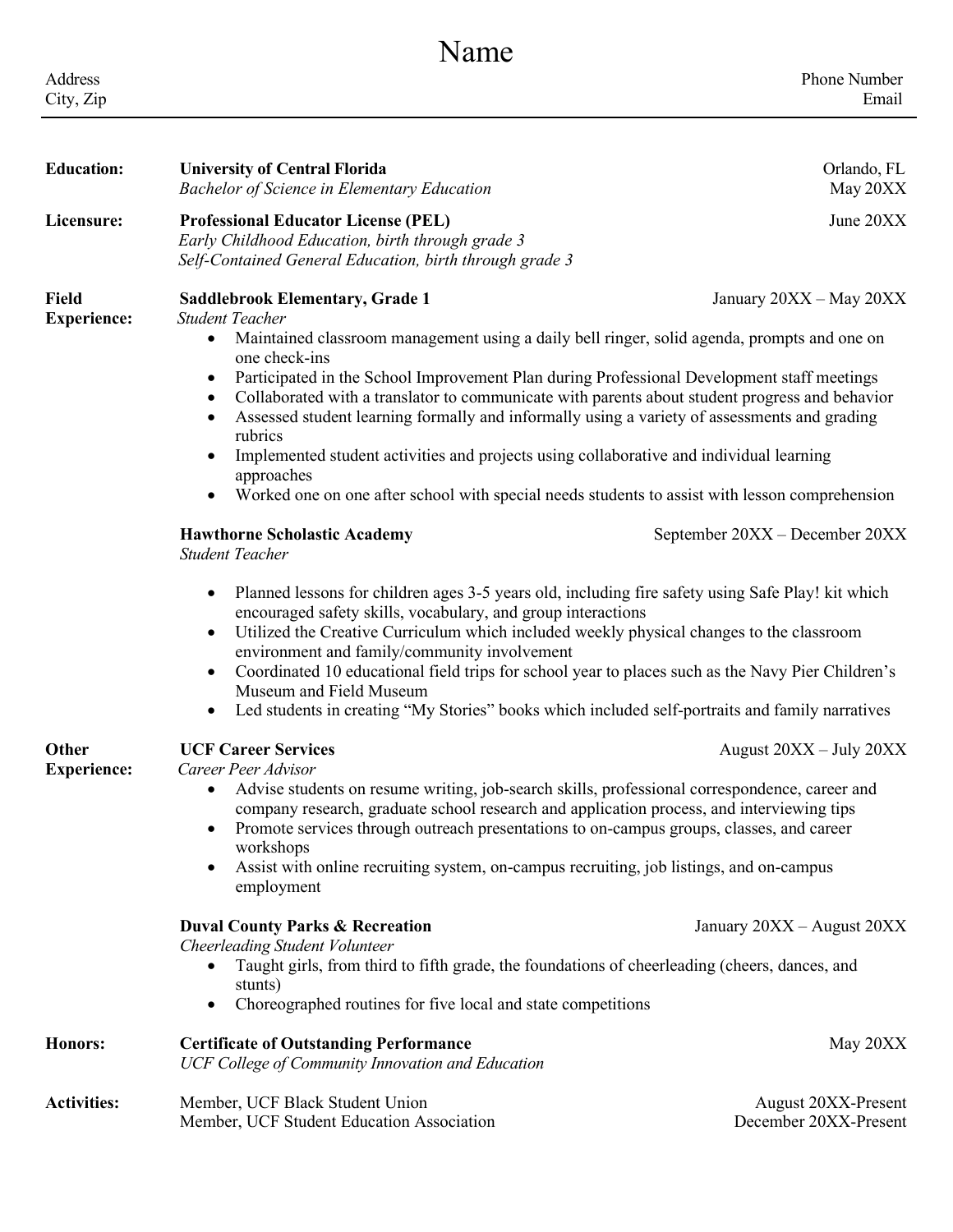# Name

Address | Phone Number | Email | LinkedIn

**OBJECTIVE** To use personal strengths and experience in the field of Psychology to help clients in need of services provided by your organization **EDUCATION** University of Central Florida, Orlando, FL Bachelor of Science in **Psychology** Certificate: **Behavioral Forensics** Graduation: December 20XX **RELEVANT** Advanced Research Methods, Crime in America, Juvenile Delinquency, **COURSES** Abnormal Psychology, Personality Theories, Psychosocial Psychology, Clinical Psychology, Forensic Psychology **SKILLS** SPSS, SAS, PsychInfo Bilingual in English/Spanish **RELEVANT Department of Juvenile Justice** Orlando, FL **EXPERIENCE** *Juvenile Justice Intern* (May 20XX – Aug 20XX) • Made initial contact with clients accused of crimes • Attended court sessions and put together case files • Received and screened youths being brought to detention center by law enforcement and met with youth being supervised by the department • Input data into Juvenile Justice Information System (JJIS) **Orlando Police Department** Orlando, FL *Police Intern* (Sept 20XX – Dec 20XX) • Rode with officers to crime scenes and assisted police dispatcher • Input evidence into log and ensured that dates matched • Filed evidentiary and other paperwork and verified times and dates **RESEARCH UCF Department of Psychology** Orlando, Florida **EXPERIENCE** *Population Variables Lab Research Assistant* (Jan 20XX-Present) • Collaborated with professor on current research projects and tasks. • Assisted with project research and design • Conducted literature searches using Psychinfo, University library database • Assisted with data coding; input and analysis using SPSS **COMMUNITY National Kidney Foundation SERVICE** *August* 20XX-Present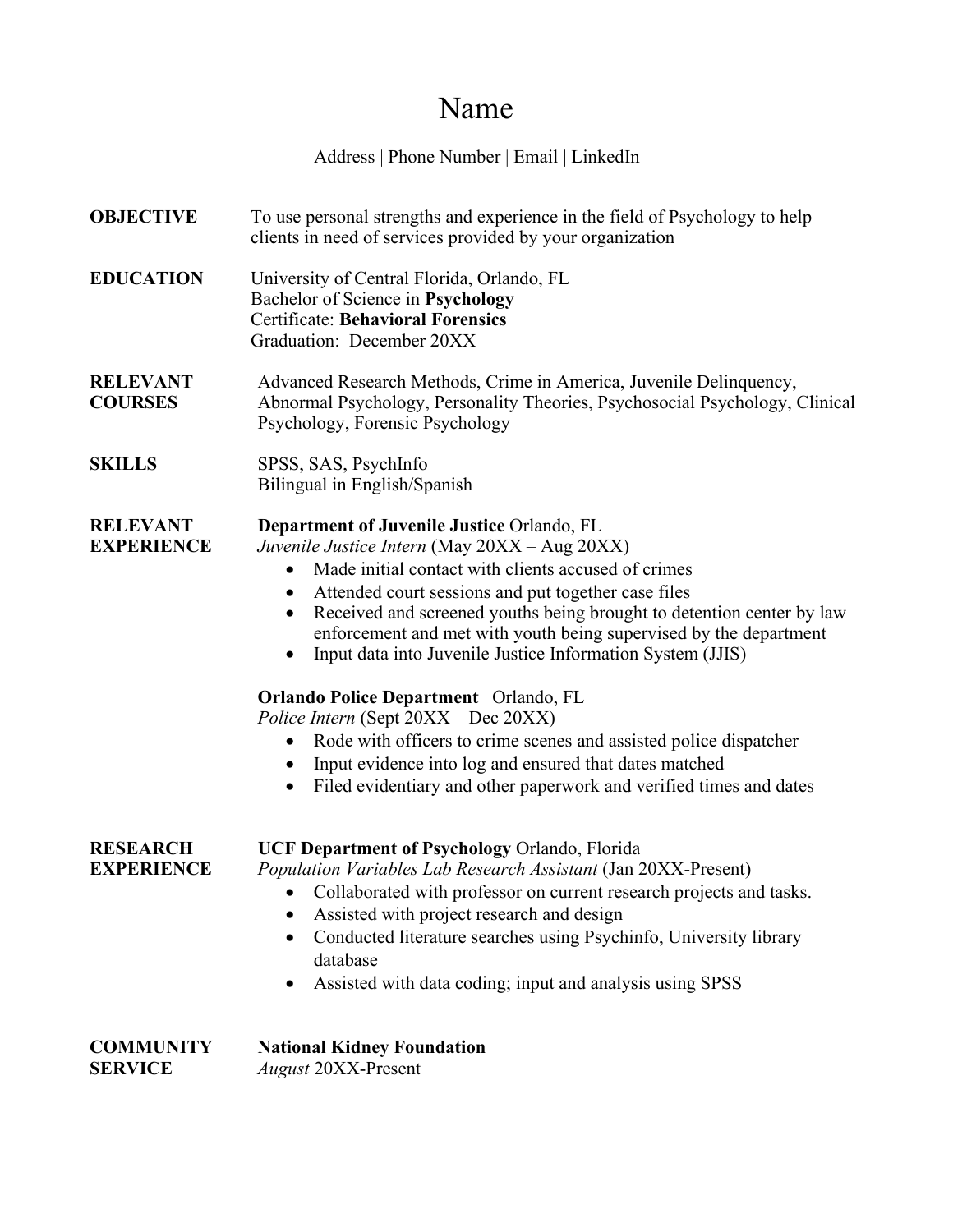

#### **EDUCATION**

**University of Central Florida**, Orlando, Florida Bachelor of Science: Psychology | Minors: Philosophy Graduating May 20XX

# **EXPERIENCE**

### **Honors Symposium Team Leader | Burnett Honors College | Orlando, Florida**

August 20XX – Present

- Helped to ensure that freshman in the Burnett Honors College (BHC) experienced a smooth transition from high school to college
- Led breakout discussions, planning, and guiding conversations to reinforce and enrich the lessons provided by the various speakers
- Supported students as a resource offering advice and guidance in their first year of studies

#### **Research Assistant | Institute for Simulation and Training | Orlando, Florida**

March 20XX – July 20XX

- Performed literature searches and reviews using multiple platforms, compiled relevant articles, and cited peer reviewed journals in APA format
- Conducted over 25 experiments, collecting data, and balancing human interaction with scripted activities
- Collected and transcribed data in Excel, including relevant notes taken during the experiment
- Gained practice in interpersonal and formal research providing input based on my experience to the Burnett Honors College leadership on how to improve the classroom environment

# **Golf Course Staff | Lemon Bay Golf Club | Englewood, Florida**

April 20XX – August 20XX

- Worked as golf course staff helping with incoming and outgoing playa and cleaned the course and clubhouse.
- Managed the range and helped to train new employees
- Learned the value of hard work developed my leadership in helping newer staff members.
- Discovered the importance of customer service while maintaining communication with managers

#### **UNIVERSITY INVOLVEMENT**

#### **UCF President's Leadership Council and April 20XX – Present April 20XX – Present April 20XX – Present April 20XX – Present April 20XX – Present April 20XX – Present April 20XX – Present April 20XX – Present April 20XX – P**

• Represents the Office of the President and working a variety of university events throughout the year

**Tech Knights** January 20XX – Present

• Active member and social media coordinator

#### **Honors Congress August 20XX** – Present

• Represents Honors College students as a voice of leadership, advocate for social change for the Dean

#### **LEAD Scholars Academy** August 20XX – May 20XX

• LEAD Scholar graduate, completed more than 78 service-learning hours

#### **HONORS & ACHIEVEMENT**

- extending the Mational Merit Scholar April 20XX and the Mational Merit Scholar April 20XX
- **Dean's List, College of Sciences Fall 20XX** Fall 20XX
- 
- example of the President's Honor Roll **Fall 20XX** Fall 20XX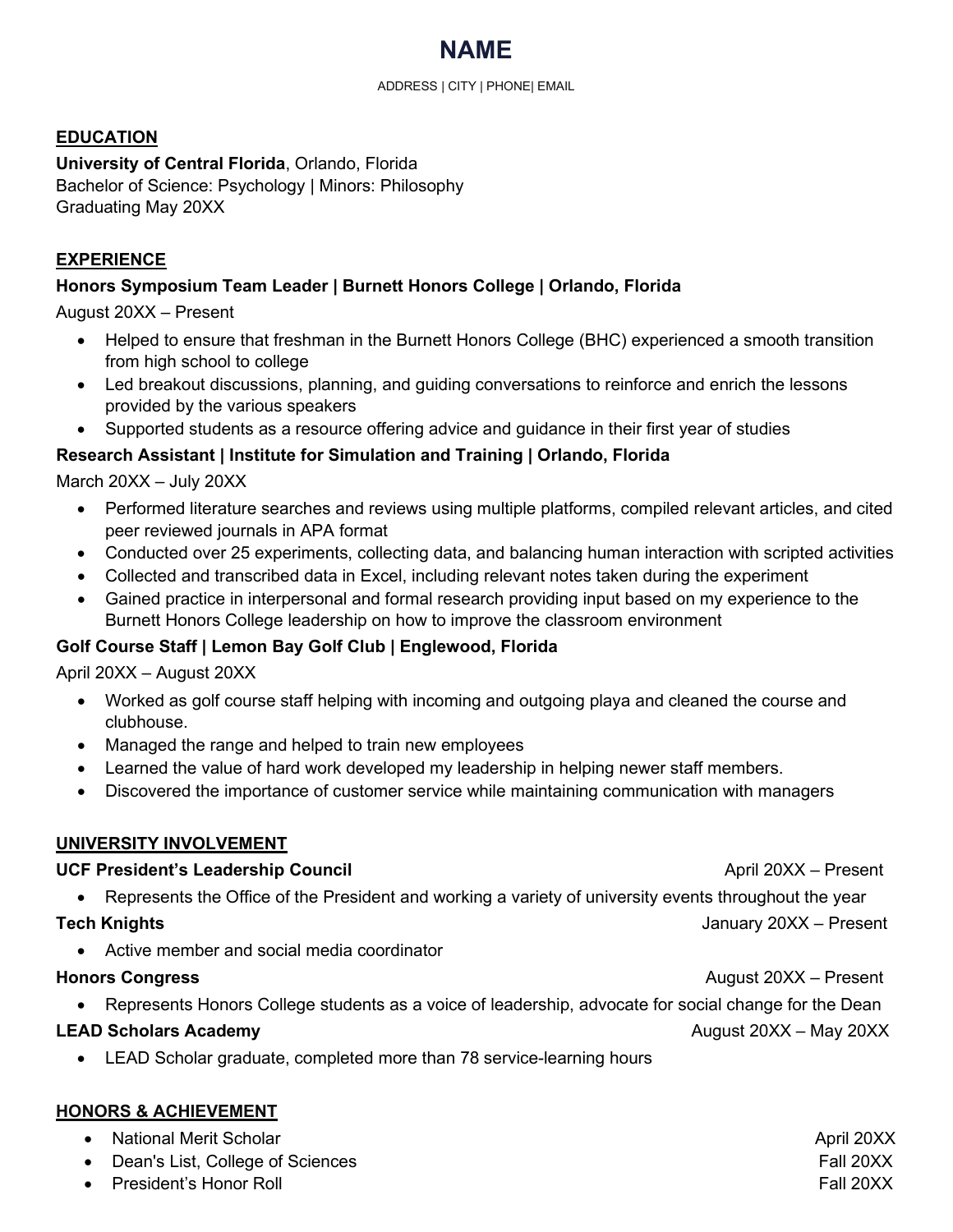Address [Email](mailto:annlanders@gmail.com) City, State Zip Code Phone Number

### **Education**

**University of Central Florida,** Orlando, FL December 20XX Bachelor of Science, Secondary Education – Biology Track Endorsements: Biology, Chemistry, Earth Science, Physics Bachelor of Sciences, Biology Minor: American Sign Language

# **Teaching Experience**

**Substitute Teacher**, Grades 9-12 **January 20XX-Present** 123 High School, Orlando, FL

- Developed and implemented a four-week module detailing the daily lessons and long-term goals of a thermodynamics unit consistent with the National Science Education Standards
- Facilitated student preparation for the State of Florida Physics Competition which included designing and building mouse trap cars and self-moving catapults
- Coordinated a workshop between students and scientists from the BASF chemical company utilizing Skype technology
- Incorporated knowledge of American Sign Language into lessons to accommodate the needs of a student with a hearing disability

ABC High School, Sanford, FL

- Introduced SMARTBoard technology with an interactive PowerPoint presentation on cell anatomy
- Co-taught a two-day lesson on Gregor Mendel and genetics with an original graphic organizer
- Restructured existing final project rubric to adhere to the Iowa Core Science Standards

#### **Practicum Student**, Grade 11 **January 20XX-May 20XX**

Miami High School, Miami, FL

- Led a tutorial on safe laboratory practices and usage of equipment such as Bunsen burners
- Assisted students in laboratory groups during chemistry experiments
- Updated student homework assignment calendar on classroom website on a weekly basis

# **Leadership Experience**

Alpha Delta Pi Sorority

- Managed the schedule of meetings, rehearsals, philanthropies, and gatherings of all membersin preparation for Homecoming and Greek Week
- Produced all aspects of group performances including styling, choreographing, and script writing

#### **Peer Mentor** June 20XX-May 20XX

SLS 1501 Freshman Seminar Course

- Served as a mentor for first year students to support their transition to UCF
- Built relationships with professors who provided support and advice to new students
- Acquired skills in community-building, academic success, and interpersonal communication through leading course activities

# **Professional Development**

#### **Teacher Leader Certificate** August 20XX, 20XX, 20XX, 20XX, 20XX, 20XX, 20XX, 20XX, 20XX, 20XX, 20XX

College of Education, University of Central Florida, Orlando, FL Boot Camps:

- *Assessment: Bully Prevention: School Climate, Anti-Social Behaviors and You*
- *Technology: SMART Notebook for SMART Instruction*

Workshops:

- *Assessment in Science Education*
- *140 Characters to be a Better Teacher: Teachers Who Use Twitter*

**Practicum Student**, Grade 9 **August 20XX-December 20XX** 

#### **Campus Activities Director** August 20XX-May 20XX